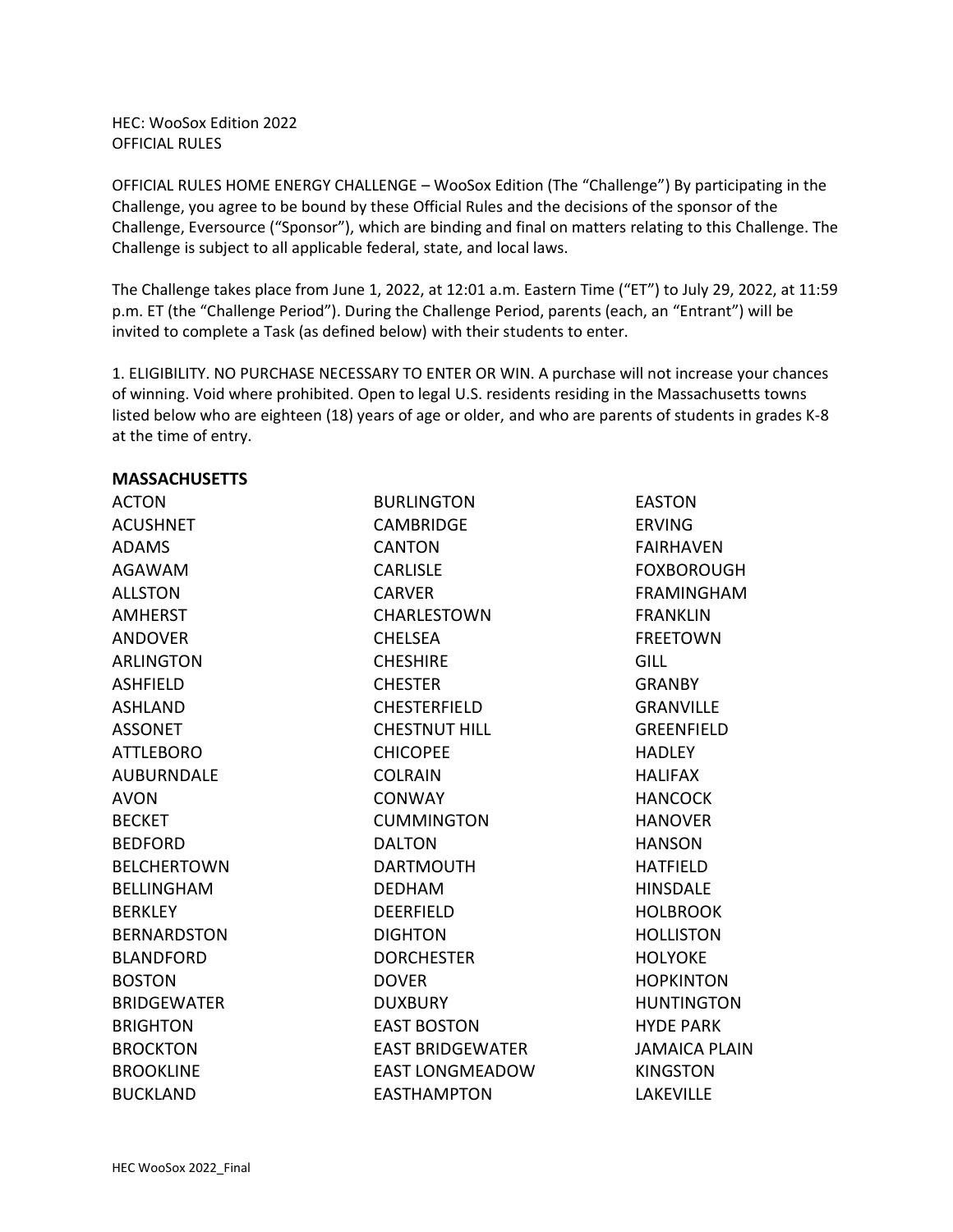| LANESBORO                 | <b>NEWTONVILLE</b>   | <b>SOUTH HADLEY</b>     |
|---------------------------|----------------------|-------------------------|
| LAWRENCE                  | <b>NORFOLK</b>       | SOUTHAMPTON             |
| <b>LEE LENOX</b>          | <b>NORTH ANDOVER</b> | <b>SOUTHWICK</b>        |
| <b>LEVERETT</b>           | <b>NORTHAMPTON</b>   | SPRINGFIELD             |
| <b>LEXINGTON</b>          | <b>NORTHFIELD</b>    | <b>STONEHAM</b>         |
| <b>LEYDEN</b>             | <b>NORTON</b>        | <b>STOUGHTON</b>        |
| <b>LINCOLN</b>            | <b>NORWELL</b>       | <b>SUDBURY</b>          |
| LONGMEADOW                | <b>OTIS</b>          | SUNDERLAND              |
| <b>LUDLOW</b>             | <b>PALMER</b>        | <b>TAUNTON</b>          |
| <b>MANSFIELD</b>          | PELHAM               | <b>TOLLAND</b>          |
| <b>MARION</b>             | <b>PEMBROKE</b>      | <b>TYRINGHAM</b>        |
| MARSHFIELD                | PERU                 | <b>WABAN</b>            |
| <b>MATTAPAN</b>           | <b>PITTSFIELD</b>    | <b>WALPOLE</b>          |
| <b>MATTAPOISETT</b>       | PLAINFIELD           | <b>WALTHAM</b>          |
| MAYNARD                   | <b>PLYMOUTH</b>      | <b>WAREHAM</b>          |
| MEDFIELD                  | <b>PLYMPTON</b>      | <b>WASHINGTON</b>       |
| <b>MEDWAY</b>             | <b>RANDOLPH</b>      | <b>WATERTOWN</b>        |
| <b>METHUEN</b>            | RAYNHAM              | <b>WAYLAND</b>          |
| <b>MIDDLEBOROUGH</b>      | <b>READVILLE</b>     | <b>WEST NEWTON</b>      |
| MIDDLEFIELD               | <b>REHOBOTH</b>      | <b>WEST ROXBURY</b>     |
| <b>MILLIS</b>             | <b>RICHMOND</b>      | <b>WEST SPRINGFIELD</b> |
| <b>MILTON</b>             | <b>ROCHESTER</b>     | WESTFIELD               |
| <b>MONSON</b>             | <b>ROSLINDALE</b>    | <b>WESTHAMPTON</b>      |
| <b>MONTAGUE</b>           | <b>ROXBURY</b>       | <b>WESTON</b>           |
| <b>MONTGOMERY</b>         | <b>RUSSELL</b>       | <b>WESTPORT</b>         |
| <b>NATICK</b>             | SANDISFIELD          | <b>WESTWOOD</b>         |
| <b>NEEDHAM</b>            | <b>SAVOY</b>         | <b>WHATELY</b>          |
| <b>NEW ASHFORD</b>        | <b>SCITUATE</b>      | <b>WILBRAHAM</b>        |
| <b>NEW BEDFORD</b>        | <b>SEEKONK</b>       | <b>WINCHESTER</b>       |
| <b>NEWTON</b>             | <b>SHARON</b>        | <b>WATERSOR</b>         |
| <b>NEWTON CENTER</b>      | <b>SHELBURNE</b>     | <b>WOBURN</b>           |
| <b>NEWTON HIGHLANDS</b>   | <b>SHERBORN</b>      | <b>WORTHINGTON</b>      |
| <b>NEWTON LOWER FALLS</b> | <b>SHUTESBURY</b>    | <b>WRENTHAM</b>         |
| <b>NEWTON UPPER FALLS</b> | <b>SOMERVILLE</b>    |                         |
|                           |                      |                         |

2. TO ENTER. There are two (2) ways to enter the Challenge.

## Challenge Task Entry:

These activities will explore how radiant energy can be transformed. First, we'll explore how radiant energy can transform into chemical energy with the UV solar beads. The second activity will showcase how radiant energy can transform into thermal energy (heat) in a solar oven. Students will then provide results to the Sponsor (the "Task Entry"). Materials needed to participate in the Home Energy Challenge – WooSox Edition are included in the kit provided by the Sponsor. Additional tools such as Tape, Newspaper, scrap paper, or other "insulation" material, other recycled, household, or "found" materials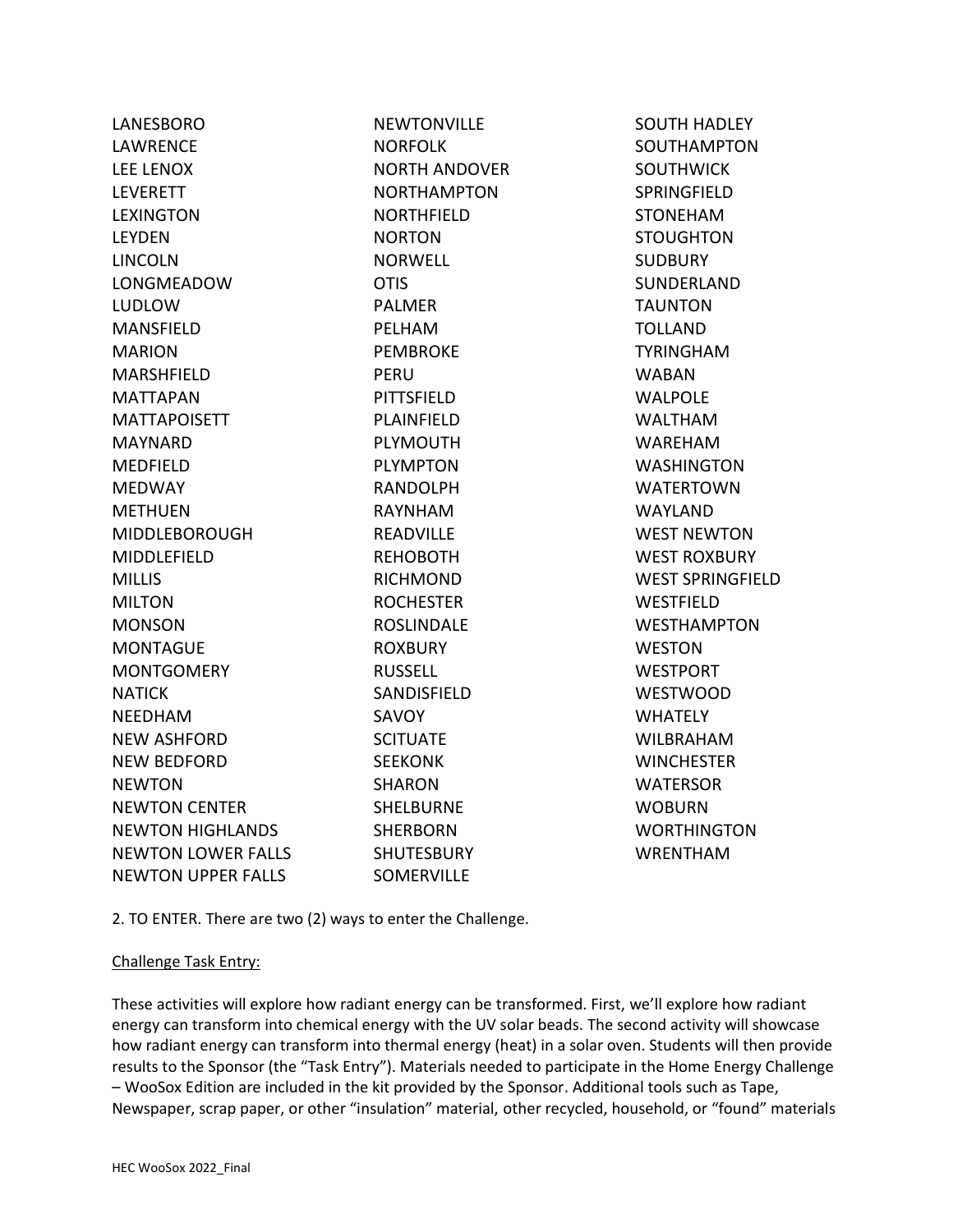to enhance solar oven design, Food to cook - hot dog, veggie dog, or alternative food item and a Meat thermometer (optional) are needed.

A. Pre-Registration. Pre-Registration for the Challenge is required to receive the Task Kit, as defined below. Pre-Registration begins on June 1, 2022, at 12:01 a.m. ET and ends on July 8, 2022, at 11:59 p.m. ET ("Pre-Registration Period"). Entrants must pre-register no later than July 8, 2022, by completing a pre-registration form located at https://www.homeenergychallenge.com/#form ("Registration Form") or mailing a completed Pre-registration form (postmarked no later than July 8, 2022) to Home Energy Challenge WooSox Edition, ATTN: Scott Halstead, P.O. Box 2353, South Hamilton MA 01982-9998. Once the Registration Form is completed, Entrants will receive a confirmation email with instructions for the Task and submission instructions.

B. Entry Submission. Upon receipt of the Pre-Registration, Sponsor will mail a Home Energy Challenge Kit ("Task Kit") within five (5) business days of the date of Pre-Registration that includes the materials necessary to complete the Task Entry, while supplies last. The Entrant will use the materials in the Task Kit to complete the Task Entry as outlined in the instruction manual. One (1) Task Kit per registered Entrants up to four Entrants per family will be provided by Sponsor. The manual on how to complete the Task will be included in the Kit. Each Task Kit consists of:

- Pizza box
- 2 Sheets of black construction paper
- 1 Skewer
- Aluminum foil
- 2 Transparency sheets
- Thermometer (for up to 200°F)
- 10 UV solar beads
- Bracelet lanyard

Additional tools such as tape, newspaper, scrap paper, or other "insulation" material, other recycled, household, or "found" materials to enhance solar oven design, food to cook - hot dog, veggie dog, or alternative food item and a meat thermometer (optional) are needed.

## **Safety Notes**

The solar oven portion of the activity will require some cutting of cardboard, if completed as directed. Cardboard can be cut with household scissors safely. Please ask an adult for assistance when cutting or using sharp objects. Use caution and cut away from the body. For even safer cutting for younger students, safety/trauma shears or cardboard cutting safety tools are recommended.

Upon completion of the Task Entry, Entrants can email or mail the final form as provided (the "Entry Form") to [info@homeenergychallenge.com,](mailto:info@homeenergychallenge.com) including the following to receive one (1) Entry: picture of the Entrant executing one of the tasks and a completed Final Data Collection & Submission Form. Task Entries and Entry Forms must be postmarked before July 28, 2022 and received by July 29, 2022 or submitted online no later than July 29, 2022 at 11:59:59 p.m. ET.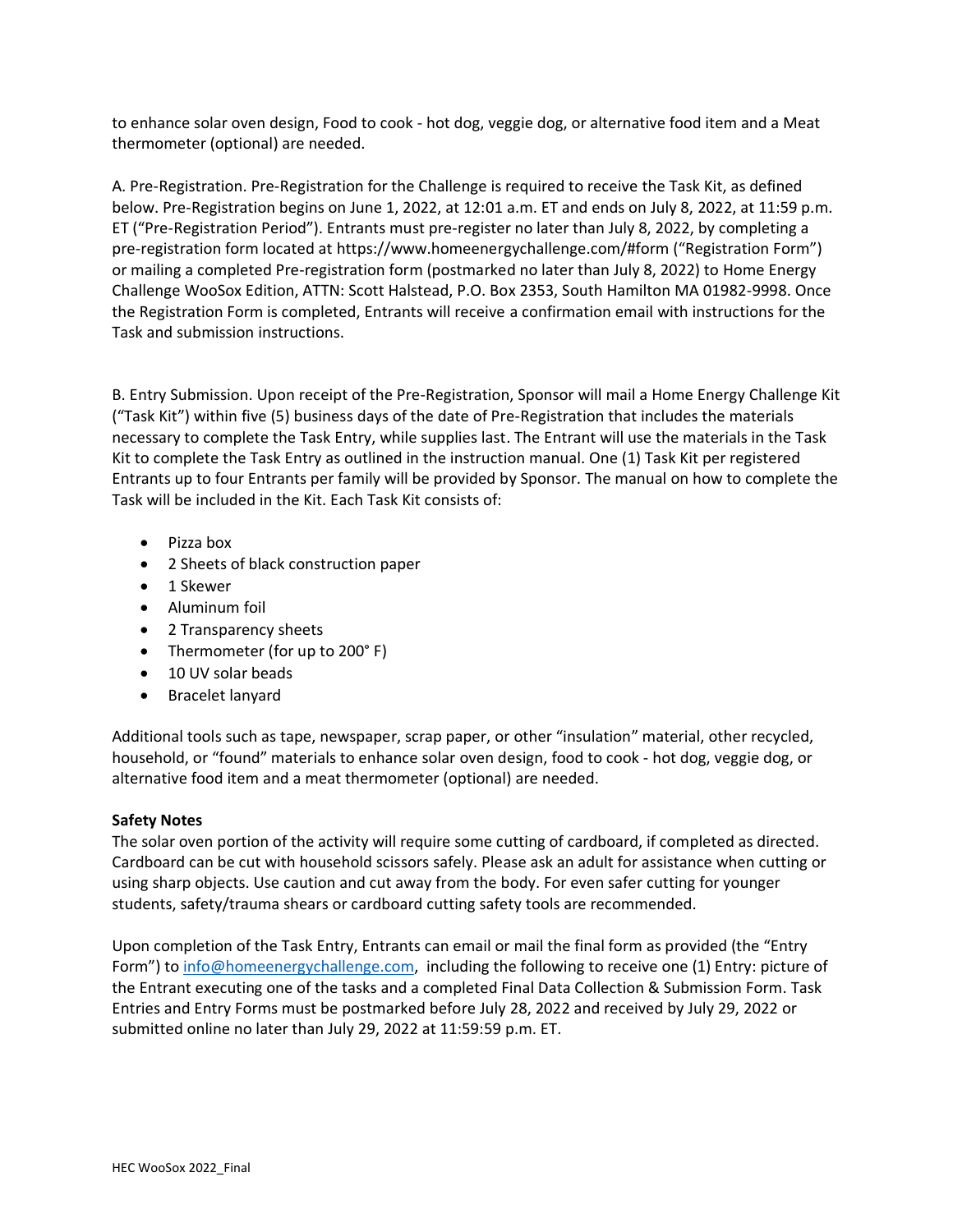Mail-In Entry: To enter the Challenge without completing Pre-Registration and the Task Entry, on a 3" x 5" piece of paper, hand-print your name, complete address, daytime and evening telephone numbers (area code included), and date-of-birth, along with the name of your child and his/her current grade (for the 2021-2022 school year), and mail entry in a properly stamped #10 envelope to: The Home Energy Challenge – WooSox Edition, Scott Halstead, P.O. Box 2353, South Hamilton MA 01982-9998. Entries must be postmarked by July 28, 2022 and received by July 29, 2022 to be eligible. Limit one (1) entry per person, per email address for the duration of the Entry Period regardless of method of entry. Multiple entries received from any person or e-mail address after the first entry received from that person or email address will be void. All mail-in entries must be mailed in separately.

Each Entrant may only submit one Entry. Entries become the property of Sponsor and will not be returned to Entrants.

By submitting an Entry, Entrant represents and warrants that the Entry is original and that Entrant created and owns all rights to the Entry.

3. ENTRY REQUIREMENTS. Each Entry must comply with the following requirements:

A. Originality. Entries must be original and, other than the items found in the Task Kit, solely created by the Entrant. They must not contain any elements that were not created by Entrant, other than the items found in the Task Kit. Plagiarism or other use of any elements or materials that are not original may result in disqualification of the Entry, in Sponsor's sole discretion.

Entrant agrees to not use any Entry for any purpose other than participation in the Home Energy Challenge, without prior express consent of Sponsor in each instance.

B. Content Restrictions. Entry must not contain (a) any photographs or other recordings of individuals other than the Entrant and his/her child, except with the permission of such individuals, (b) any commercial content or logos, (c) any personally identifiable information (other than as required pursuant to the Entry requirements), (d) any content that is lewd, obscene, disparaging, defamatory, obscene, or that otherwise contains inappropriate content or objectionable material as determined by Sponsor in its sole discretion. Entry must not infringe on the copyright, trademark, privacy, publicity, or other rights of any person or entity.

C. Challenge Integrity. Sponsor reserves the right, in its sole discretion, to (a) reject, disqualify, or modify any Entry without explanation, (b) verify any element of any Entry or related materials, and (c) disqualify any Entrant whose participation does not comply with Official Challenge Rules or may subject the Challenge, Motus Experiential, WooSox, Sponsor, or Sponsor's advertisers, clients, or customers to controversy, negative publicity, scorn, and/or ridicule.

4. SELECTION OF WINNERS. Ten (10) winners will be selected no later than August 1, 2022. The Potential Winners will be selected randomly from all completed entries. Sponsor will notify each Potential Winner that he/she has been selected via email and phone. Each Potential Winner will be required to execute and return an Affidavit of Eligibility no later than three (3) business days after receiving such document from Sponsor. If a Potential Winner fails to return such document to Sponsor within the specified time period, prize notification is returned as undeliverable, or Potential Winner is not in compliance with these Official Rules, the Prize will be forfeited and, at Sponsor's discretion, an alternate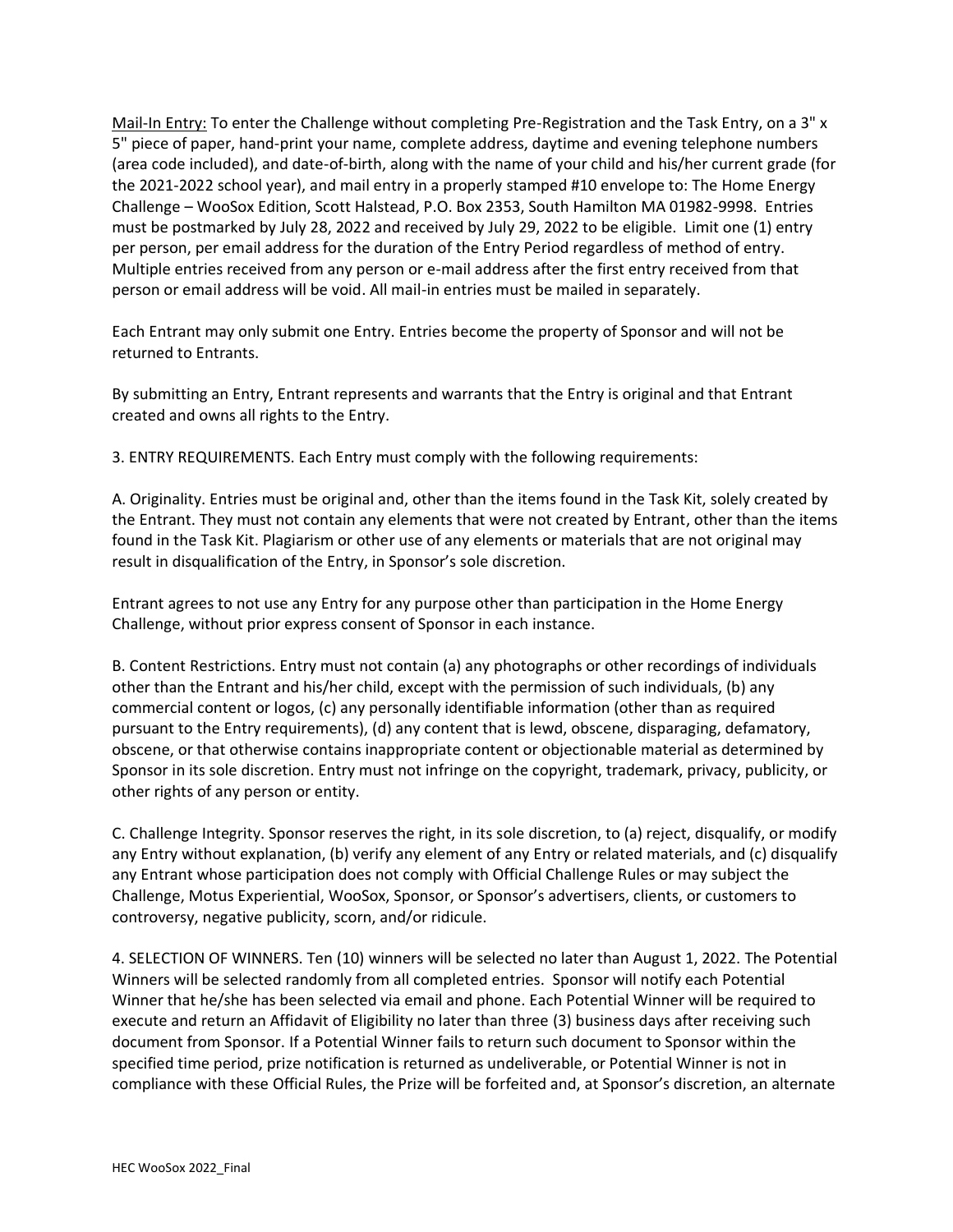Potential Winner may be selected. A Potential Winner is not an official winner ("Winner") until Sponsor receives Winner's Affidavit of Eligibility and notifies him/her that he/she is a Winner.

5. CRITERIA. Selection of Winners will be randomly selected. Sponsor will randomly select ten (10) winners of completed entries that followed all the directions provided.

6. PRIZES. Ten (10) Prizes are available. One (1) Grand Prize winner receives (Family (4) pack to the 8/31/22 game, throws the first pitch and food/beverage). Nine (9) additional winners receive (Family 4 pack to the 8/31/22 game, on the field for the first pitch, and food/beverage). If the 8/31/22 game is cancelled or postponed due to weather or other reason, a new game experience will be provided.

Each Prize consists of tickets to the game, food, beverage, and on-field experience. Approximate Retail Value ("ARV") of total prizes = \$2,000

Prize is awarded "as is" with no warranty or guarantee, either express or implied, and is subject to availability and expiration dates. Details of the Prize may change, based on availability. Sponsor reserves the right to substitute the Prize or portions thereof if Prize cannot be awarded as described. Sponsor will determine all elements of Prize in its sole discretion. Sponsor disclaims all and any liability for the actual provision, quality, or nature of any third-party product or service related to the Prize. Sponsor is not liable for injuries, losses, or damages of any kind arising from participation in this Challenge and use of the Prize. Winner must comply with any third-party terms and conditions applicable to the redemption and use of the Prize.

Winner may not substitute, assign, or transfer the Prize or redeem the Prize for cash. Winner is responsible for all applicable federal, state, and local taxes, as well as any other costs and expenses associated with the Prize. Winner forfeits any unused portions of the Prize. The awarding of any Prize is contingent on full compliance with these Official Rules. If a Winner is found to have violated the Official Rules or otherwise does not meet eligibility criteria, that Winner will forfeit the Prize and the Prize may be awarded to an alternate winner.

Sponsor will have all tickets held at the WooSox box office for collection.

7. PRIVACY AND PUBLICITY. Except where legally prohibited, by entering and providing the required entry information, Entrant consents to be photographed by or on behalf of the Sponsor and permits Sponsor, WooSox, Motus Experiential and their parent corporations, subsidiaries, affiliates, agents, and assigns, to use Entrant's name, likeness, photograph, city or town of residence, Entrant's child's name and likeness, Entry (regardless of method of entry), and any materials Entrant submits to Sponsor ("Entrant Materials") in all media, throughout the World, in perpetuity, and for any purpose (including advertising, publicity, and/or trade purposes), without notice to Entrant and without further compensation.

Entrants further agree that Sponsor, WooSox and Motus Experiential may use their Entrant Materials and any other personally identifiable information collected or used in connection with the Challenge in accordance with the Eversource privacy policy. Entrants agree that Sponsor has the right to use the Entrant Materials in combination with such other material as Sponsor in its sole discretion shall determine, and that Entrants have no right of approval, claim to compensation or 7 benefits claim, including without limitation, claims based upon invasion of privacy, defamation, or right of publicity arising out of any use of Entrant Materials.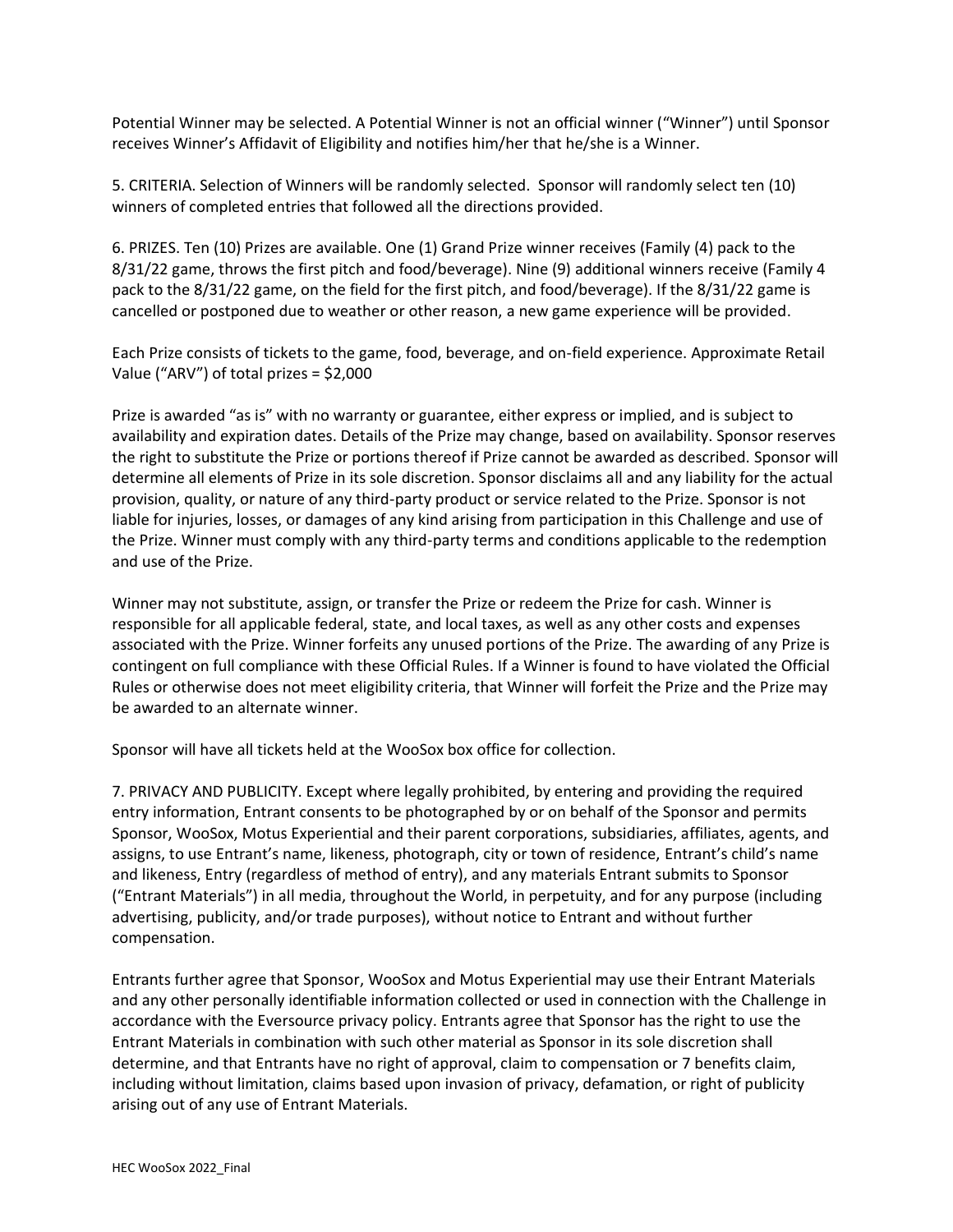8. USE OF ENTRIES. By submitting an Entry, Entrant grants to Sponsor, WooSox, Motus Experiential, and to its licensees, successors and assigns, and any person or entity acting on its behalf, the irrevocable license to use, publish, display, exploit, modify, edit, transmit, distribute, and otherwise use an Entry (including, without limitation, the submitted written and visual materials and video and audio recordings) in all media, throughout the World, in perpetuity, and for any purpose (including advertising, publicity, and/or trade purposes), without notice to Entrant and without further compensation. By submitting an Entry, Entrant also represents and warrants that he/she has the right and authority to grant the license as described above.

9. RELEASE. Released Parties (as defined below) are not responsible for lost, late, incomplete, damaged, inaccurate, stolen, delayed, misdirected, undelivered, or garbled Registration Forms, Entries or emails for whatever cause or other errors whether human, mechanical, electronic, computer, network, typographical, printing, address error, or otherwise relating to or in connection with the Challenge. Released Parties are also not responsible for any incorrect or inaccurate information, whether caused by Website users, tampering, hacking, or by any equipment or programming associated with or utilized in the Challenge. Released Parties are not responsible for injury or damage to participants' or to any other person's computer related to or resulting from participating in this Challenge or downloading materials from or use of the Website. Persons who tamper with or abuse any aspect of the Challenge or Website, who are in violation of these Official Rules, as solely determined by Sponsor, will be disqualified and all associated Entries will be void. Sponsor reserves the right at its sole discretion to suspend, modify or terminate the Challenge at any time and for any reason, including, but not limited to, if any portion of the Challenge is, in Sponsor's sole opinion, compromised by virus, worms, bugs, non-authorized human intervention or other causes which, in the sole opinion of the Sponsor, corrupt or impair the administration, security, fairness or proper play, or submission of Entries, and, if terminated, Sponsor may select a Potential Winner from among all non-suspect, eligible Entries received in each state for such drawing prior to action taken or as otherwise deemed fair and appropriate by Sponsor.

By participating, Entrants agree that Sponsor, WooSox, Motus Experiential, suppliers of the Prize, and their respective parents, affiliates, subsidiaries and advertising and promotion agencies and all of their respective officers, directors, employees, representatives and agents (collectively, "Released Parties") will have no liability whatsoever for, and shall be held harmless by Entrants against, any liability, for any injuries, losses or damages of any kind, including death, to persons, or property resulting in whole or in part, directly or indirectly, from acceptance, possession, misuse or use of the prize or participation in this Challenge. In the event of a dispute regarding Entries received from multiple users having the same email account, the authorized subscriber of the email account at the time of entry will be deemed to be the Entrant and must comply with these Official Rules. Authorized account subscriber is the natural person who is assigned the e-mail address by the internet service provider (ISP), online service provider, or other organization responsible for assigning e-mail addresses. Released Parties are not responsible for any unauthorized use of Entries by third parties. Released Parties are not responsible for Task Kits lost in the mail due to inaccurate registration information.

Any and all claims, judgments and awards will be limited to actual out-of-pocket costs incurred, including costs associated with participating in this Challenge but in no event attorneys' fees and under no circumstances will any Entrant be permitted to obtain awards for, and hereby waives all rights to claim, punitive, incidental, and consequential damages and any other damages, other than for actual out-of-pocket expenses, and any and all rights to have damages multiplied or otherwise increased.